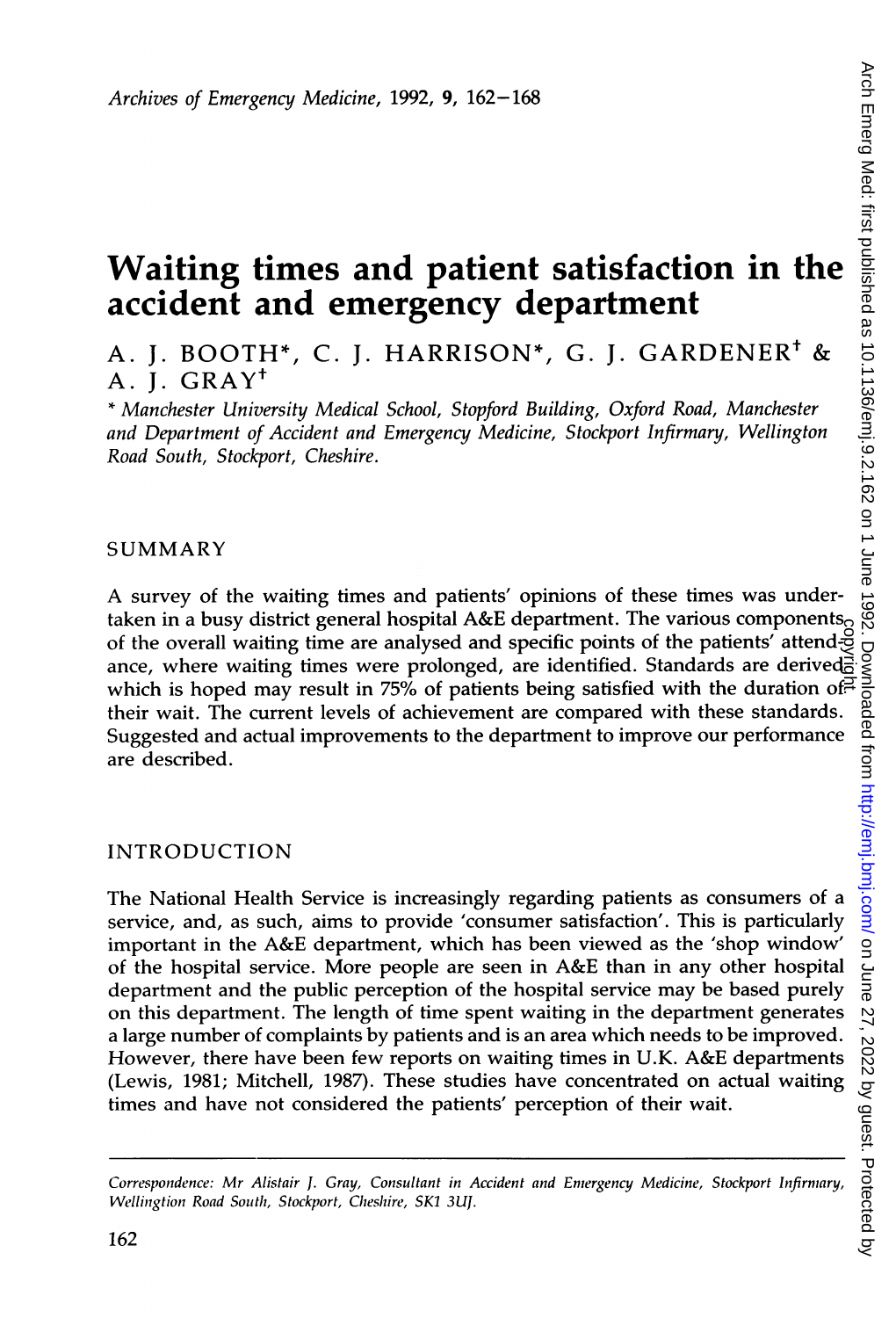This study investigated the length of time patients were prepared to wait before they became dissatisfied. Our study was confined to 'walking wounded' patients, who form the bulk of the workload.

#### The department

The A&E department chosen for this study has <sup>a</sup> catchment area of over <sup>300</sup> 000 people in the Stockport area and, in addition, patients from West Derbyshire. In 1988, this department saw 54168 new and 17554 review patients.

## Staffing

The department is staffed by a consultant, a senior registrar, an associate specialist, six senior house officers (SHOs) and six clinical assistant sessions. Two SHOs are present from 8.00 a.m. to midnight and one from midnight to 8.00 a.m.

During the morning and afternoon, 10 nurses (including students) are on duty, while in the evening there are seven. At night, five or six trained nurses are present. Nurses operate a triage system during the daytime and intermittently during the evening where patients are prioritized according to the severity of their injury or illness. After 1130 p.m. no receptionist is on duty and nurses book patients in and simultaneously operate an informal triage system. The A&E X-ray Department is staffed by at least two radiographers from 9.00 a.m. to 11.30 p.m. An on-call service exists overnight.

## PATIENTS AND METHODS

Two parallel studies were conducted over 7 consecutive days during school termtime. All 'walking wounded' patients who attended the department during this period who were not subsequently admitted were eligible for inclusion in the studies. Walking wounded patients were defined as those not brought in by ambulance.

In the first study on objective waiting times, a slip, detailing the components of the total waiting time, was attached to the front of the casualty card and completed by the staff (Appendix 1).

For the second study, a questionnaire was completed by the patients which detailed their opinions of the acceptability of the various components of their total wait (Appendix 2).

## RESULTS

Results were analysed using the Statistical Package for the Social Sciences on an IBM-PC computer. For each waiting time, the mean, standard deviation and median were calculated. Waiting times were assessed according to time and day of arrival. Staff timing slips and patient questionnaires were compared by using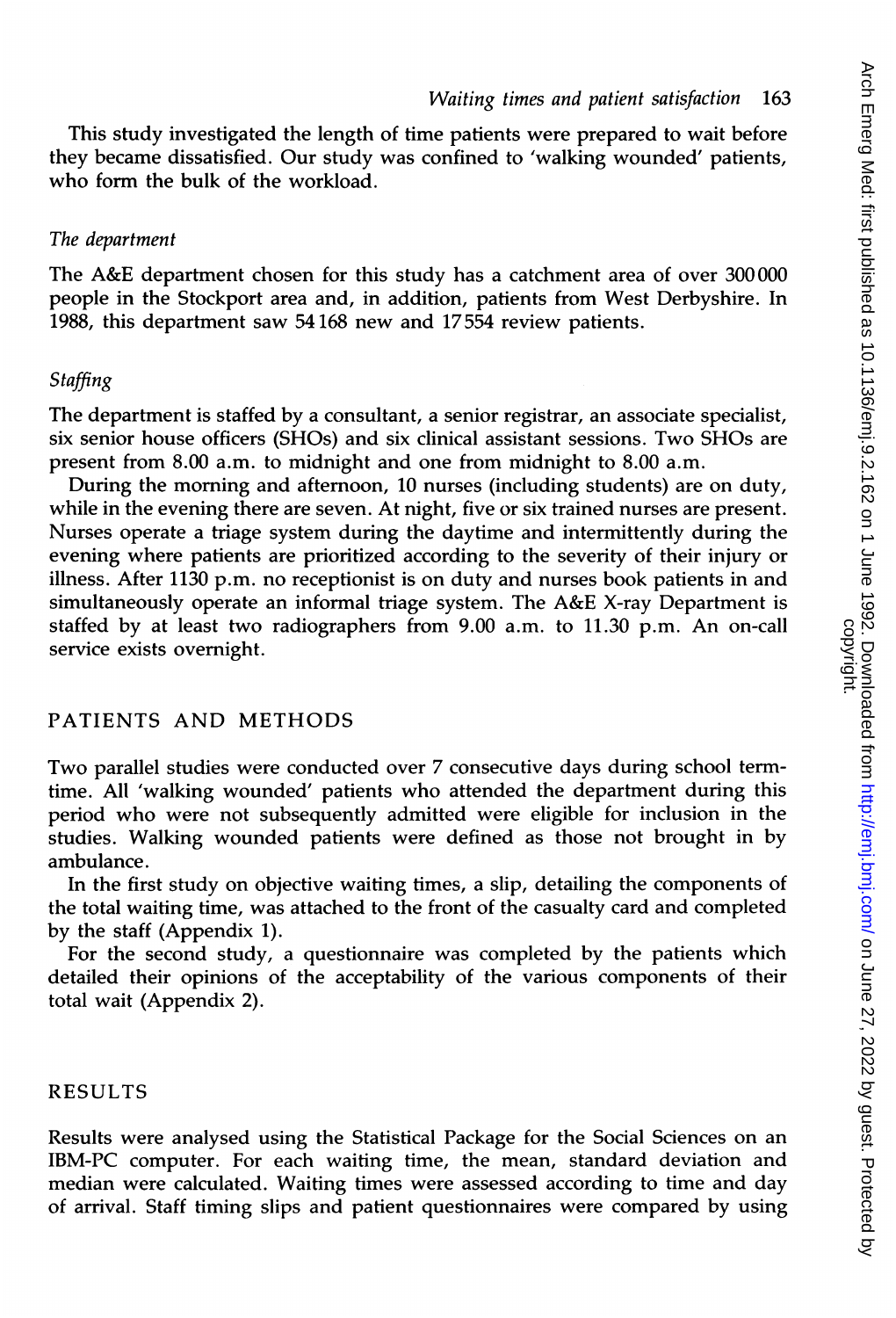## 164 A. J. Booth et al.

Spearman's ranked correlation coefficient. For each wait, target times and minimum standards were determined. The target time was defined as the time in which at  $\frac{d}{dx}$ least 75% of patients regarded the waiting time as excellent or good. The minimum standard was defined as the time in which at least 75% of patients regarded the waiting time as excellent, good or reasonable. The actual times were derived  $\frac{a}{r}$ from the cumulative frequency distribution for patient replies which fell into  $\Xi$ one or other of the above categories. The time at the 75.th centile was taken as the standard. As the times were taken from separate distributions there is no direct relationship between the two standards.

A total of <sup>758</sup> staff timing slips were returned. Of the patients studied, <sup>624</sup>  $(82.3%)$  were seen by a triage nurse, 380  $(50.1%)$  were X-rayed and 574  $(75.7%)$ required some form of treatment. The results of the objective timing study are shown in Table 1. Table 2 demonstrates the diurnal variation in the arrival of patients over the study period and the effect this has on waiting times. Table 3 demonstrates the day-to-day variation.

Questionnaires were received from 342 patients, representing a response rate of 45.1%. The results are shown in Table 4. This response rate is somewhat disappointing. However the two groups (i.e. those who replied and those who did not) have been compared using a Mann Whitney *U*-test. This was performed for  $\epsilon$  each component time of the patients' wait and also for the time of attendance. The  $\frac{5}{6}$ each component time of the patients' wait and also for the time of attendance. The day of attendance was also studied using a Pearson Chi-squared test. In only one case was there a significant difference. This was in the overall waiting time where patients who waited longer were less likely to fill in their forms (2-tailed  $P$  = 0.04 $\bar{\mathfrak{B}}$ as there a significant difference. This was in the overall waiting time where<br>s who waited longer were less likely to fill in their forms (2-tailed  $P = 0.042$ <br>Table 1. Objective waiting times in minutes and correlation wi

| Wait for                  | Mean (SD)  | Median | Spearman<br>corr. | P       |
|---------------------------|------------|--------|-------------------|---------|
| Triage nurse              | 16 (18.4)  | 10     | 0.51              | < 0.001 |
| Doctor after triage       | 47 (40.6)  | 35     | 0.65              | < 0.001 |
| Reception-triage-doctor   | 60 (44.9)  | 47     |                   |         |
| Doctor if not triaged     | 46 (46.6)  | 30     | 0.43              | < 0.05  |
| X-ray after seeing doctor | 27(20.3)   | 20     | 0.47              | < 0.001 |
| Doctor after X-ray        | 25(19.0)   | 20     |                   |         |
| Treatment if not X-rayed  | 25(30.2)   | 15     | 0.15              | NS      |
| Treatment if X-rayed      | 21 (28.9)  | 10     | 0.22              | < 0.05  |
| Overall waiting time      | 111 (60.4) | 105    | 0.48              | < 0.001 |

|           |  |  |  | Table 1. Objective waiting times in minutes and correlation with subjective |  |
|-----------|--|--|--|-----------------------------------------------------------------------------|--|
| opinions. |  |  |  |                                                                             |  |

Table 2. Effect of time of arrival on waiting time for doctor.

| Time          | No. arriving $(\%)$ | Mean waiting time (min) |
|---------------|---------------------|-------------------------|
| $0900 - 1259$ | 210(27.7)           | 56                      |
| $1300 - 1659$ | 200(26.4)           | 61                      |
| $1700 - 2059$ | 217 (28.6)          | 62                      |
| $2100 - 2359$ | 60(7.9)             | 53                      |
| $2400 - 0900$ | 71(9.4)             | 42                      |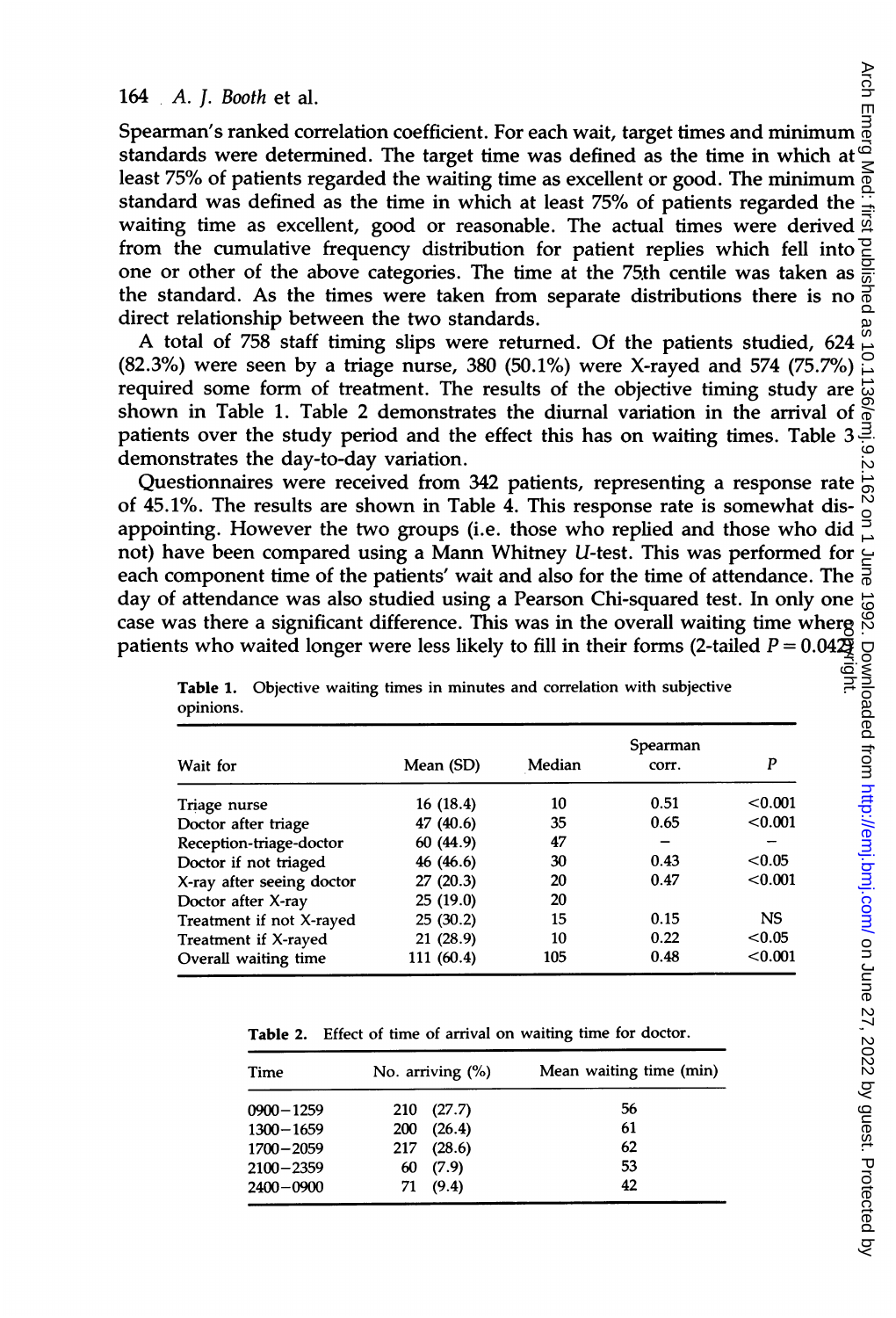| Day       |     | No. arriving $(\%)$ | Mean waiting time (min) |  |  |
|-----------|-----|---------------------|-------------------------|--|--|
| Monday    |     | 132 (17.4)          | 54                      |  |  |
| Tuesday   | 122 | (16.1)              | 41                      |  |  |
| Wednesday | 109 | (14.4)              | 36                      |  |  |
| Thursday  | 88  | (11.6)              | 35                      |  |  |
| Friday    | 95. | (12.5)              | 60                      |  |  |
| Saturday  | 90  | (11.9)              | 71                      |  |  |
| Sunday    | 122 | (16.1)              | 105                     |  |  |

Table 3. Effect of day of arrival on waiting time for doctor

| Table 4. Patients' views on waiting times. |  |  |  |  |  |  |  |
|--------------------------------------------|--|--|--|--|--|--|--|
|--------------------------------------------|--|--|--|--|--|--|--|

| Waiting time for       |           |      |            |          |  |
|------------------------|-----------|------|------------|----------|--|
|                        | Excellent | Good | Reasonable | Too long |  |
| Triage nurse           | 34.3      | 29.0 | 25.2       | 11.5     |  |
| Doctor after triage    | 15.4      | 19.1 | 29.0       | 36.4     |  |
| Doctor if not triaged  | 8.2       | 38.8 | 38.8       | 14.3     |  |
| Before and after X-ray | 15.6      | 26.6 | 26.6       | 31.3     |  |
| Treatment              | 29.6      | 22.6 | 25.2       | 22.6     |  |
| Overall waiting        | 17.8      | 20.5 | 27.1       | 34.7     |  |

(all figures are percentages)

Because of inadequate completion, only 240 questionnaires could be matched with the staff timing slips. The Spearman's rank correlation coefficients (and significance levels) are shown in Table 1. The target times and minimum standards are shown in Table 5. Current levels of achievement are also shown in this table as percentages of patients treated within the defined times.

Of patients, 38.6% made some comment in the 'suggested improvements' section of the form. A total of 48.5% felt that extra staff were needed, 9.8% wanted political change to effect improvements, 11.4% felt general facilities should be improved and 30.3% gave mixed responses which could not be categorized.

# DISCUSSION

It was the feeling of both medical and nursing staff in the department that the waiting times were not excessive. However, when audited, this belief was found to be false, especially during certain periods or during certain stages of an individual visit.

Our results agree with similar studies that have shown Monday to be the busiest day (Williams, 1984). This is not surprising as many people injure themselves during the weekend but do not consider they need immediate treatment. However, the longest waits occurred at the weekend (Table 3) when fewer medical and nursing staff are on duty. Contrary to previous studies (Dixon, 1971; Naylor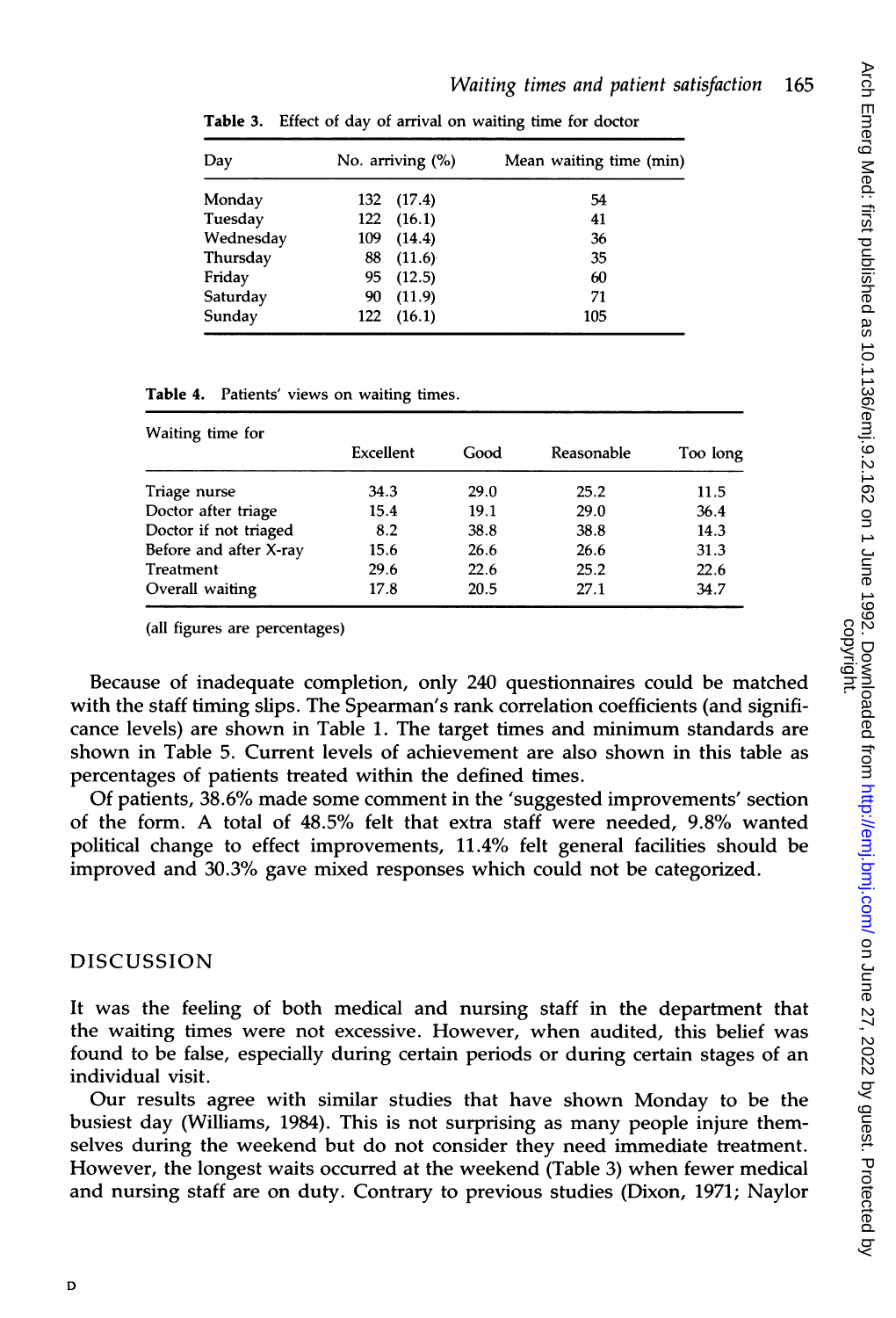### 166 A. J. Booth et al.

| Waiting for            | Target time (mins)<br>(% patients currently<br>seen within target time) | Minimum standard (mins)<br>(% patients currently seen<br>within minimum standard) |
|------------------------|-------------------------------------------------------------------------|-----------------------------------------------------------------------------------|
| Triage nurse           | 15 (72)                                                                 | 100 (100)                                                                         |
| Doctor after triage    | 10(17)                                                                  | 60 (74)                                                                           |
| Doctor is not triaged  | 17 (20)                                                                 | 60 (81)                                                                           |
| Before and after X-ray | 20(12)                                                                  | 45 (53)                                                                           |
| Overall waiting time   | 30(7)                                                                   | 90 (41)                                                                           |

Table 5. Target times, minimum standard times and present levels of achievement.

1982), we found the early evening to be equally as busy as the morning. This could be because many general practitioners (GPs) have an early evening surgery which may lead to <sup>a</sup> referral to the A&E department or patients may choose to visit the department on returning from work.

Our figures for average waiting times compare poorly with a previous study in Northampton (Mitchell, 1987) which found the mean waiting time to see the doctor to be 24 min (compared with our 57min), and the overall waiting time to be 70 min (compared with 111 min in our study). However the present study was designed to identify more closely the specific areas where delay occurred (Appendix 1).

Evidence of the need for improvement is provided by our performance when judged against the target times and minimum standard times. This is particularly true for the overall waiting time spent in the department and in the wait before and after X-ray (Table 5). However, attainment of some of the target times seems difficult with present levels of staff and facilities.

On the other hand, it must be said that the majority of patients regarded our performance as satisfactory (Table 4). Particularly good results were achieved in the wait for the triage nurse. It is clear that the patients who pass through the department appreciate the attention of a triage nurse. However, according to our results, the triage system does increase the overall time a patient has to wait to see the doctor and this seems to be reflected by the poor satisfaction with the wait following attention from the triage nurse (Tables 1 & 4). Although the triage nurse institutes no active treatment, other than to make the patient comfortable, and to grade the patient according to need, the attention may lead a patient to believe that he/she is 'in the system' and will not wait too much longer. Additionally this result could be explained by the fact that patients often do not see a triage nurse at quiet times and instead are taken straight through to see a doctor.

Although the need for improvement is clear, the methods by which this could be brought about are less evident. As the patients suggested, more staff would be likely to improve matters. The current British Association for Accident and Emergency Medicine guidelines for medical staffing of A&E departments are as follows:

- One senior house officer per 5000 new patients
- One consultant per 20000 new patients
- Two consultants if number of new patients exceeds 50000 per annum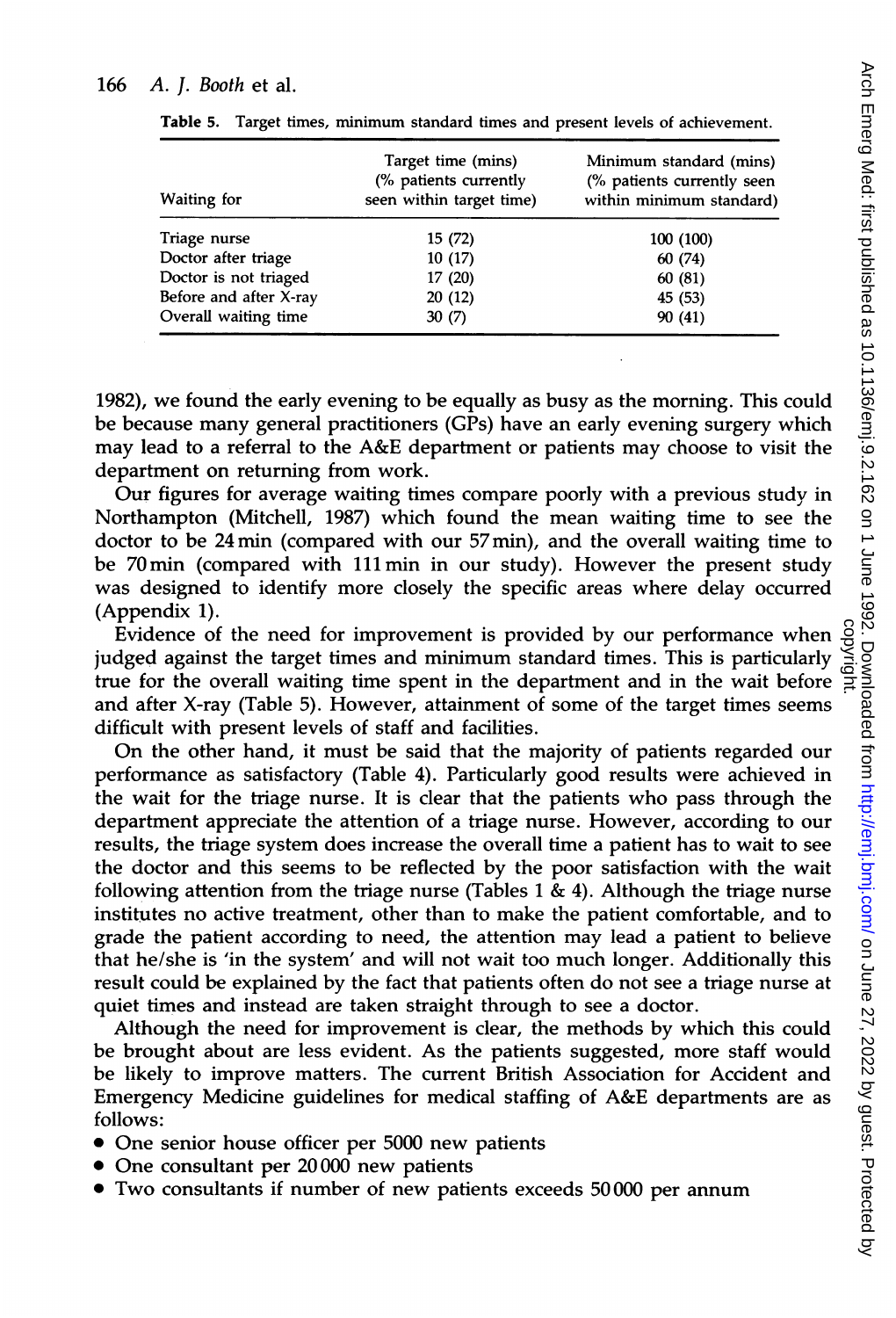0 Plus a full complement of middle grade staff

However, to enlarge just one category of staff could simply lead to a bottleneck elsewhere in the system (as in X-ray in this study). The extra staff are particularly needed at the weeked when the longest waits occur. It would seem to make sense to increase the number of staff on duty at weekends to the normal full weekday complement of staff wherever possible.

As a result of this audit, there have been several improvements to the Stockport A&E Department:

(1) One of the clinical assistant sessions has been re-designated to Sunday afternoon;

(2) Facilities now exist for <sup>a</sup> second dedicated A&E X-ray room to improve the waiting time which was considered 'too long' (Table 4);

(3) There is know an extra radiographer on-call between 9.00 a.m. and 12.00 p.m. to assist in A&E if waiting times for X-ray are excessive;

(4) A specific nurse is designated to collect the X-rays, marry them with the A&E record, and inform the doctor that the films are available and;

(5) There have been three extra SHO sessions allocated to the A&E department.

Numbers of patients returning to review clinics and nurse dressing clinics, should be kept as low as possible, so that staff and facilities are available to deal with new attenders. Mitchell (1987) suggested starting these clinics earlier in the morning when the department is usually somewhat quieter.

If the waiting time cannot be reduced then at least the wait could be made more tolerable by improving the facilities for patients. At present at Stockport Infirmary, the waiting room includes a small play area for children and a television showing a 3-h videotape. As well as containing general entertainment programmes, a number of medical and health education topics are also included. (This is popular with the patients.) Drinks machines are available in the corridor outside the department and a public telephone is also available. Some of the comments on the patients' questionnaire made a plea for more comfortable chairs and easier access to food and drinks. Other suggestions from the patients included the provision of more staff (64 replies) and political change (13 replies) Finally, Shelley & Shelley (1987) suggested, no doubt tongue in cheek, issuing a lottery ticket for every 15 min that patients were kept waiting beyond a specified limit.

The problem of outpatient waiting times is currently being addressed within recent government initiatives. Scant mention is made of A&E waiting times despite the fact that almost as many patients attend the A&E service per year as attend the outpatient department. This appears to be yet another example of the low priority afforded the specialty of A&E medicine.

## CONCLUSION

The waiting times for an average week in <sup>a</sup> busy district general hospital A&E department has been assessed, together with patients' perception of what is acceptable. We have been able to calculate <sup>a</sup> series of minimum and ideal target waiting times.